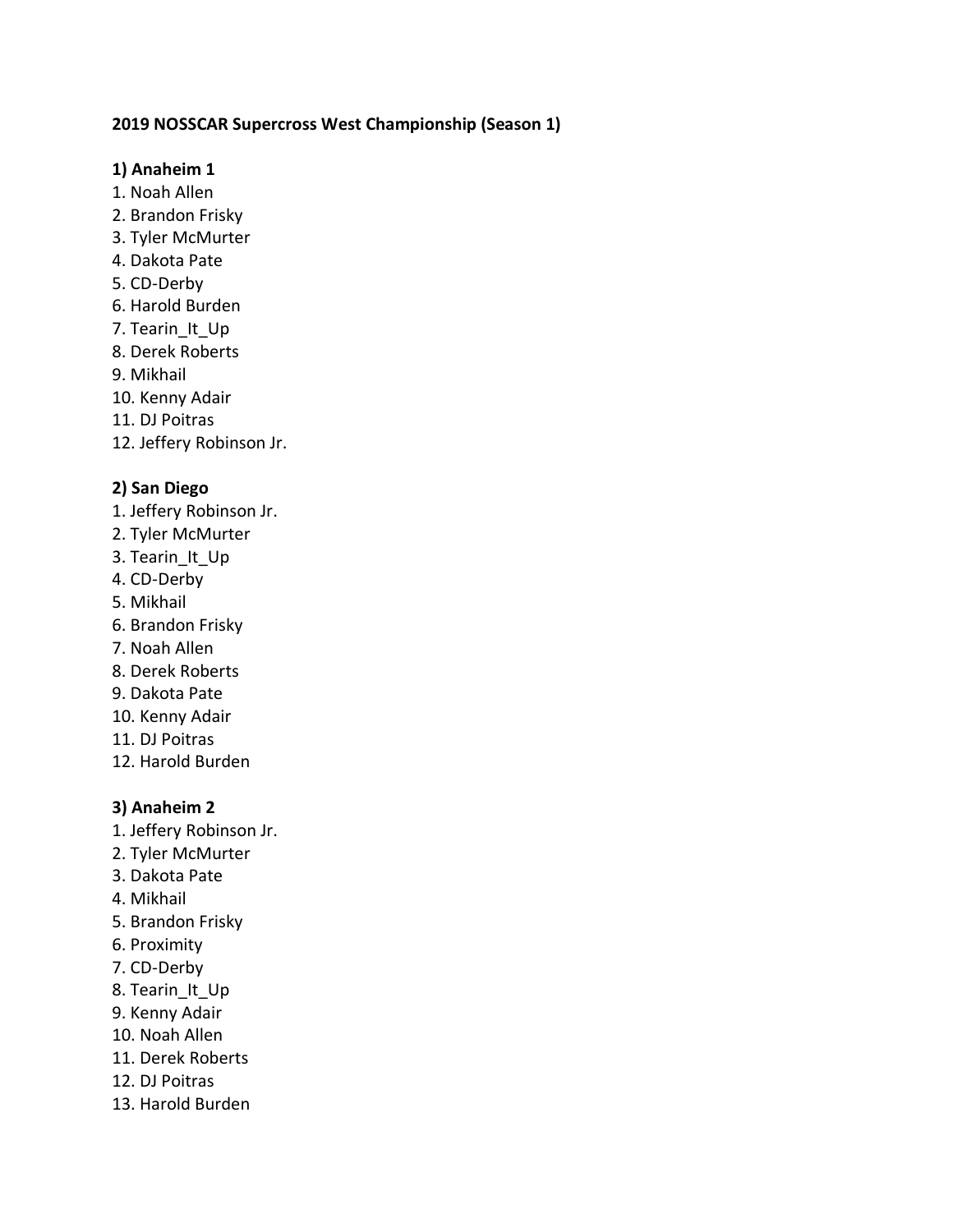#### **4) Glendale**

- 1. Jeffery Robinson Jr.
- 2. Tyler McMurter
- 3. Dakota Pate
- 4. Noah Allen
- 5. CD-Derby
- 6. Mikhail
- 7. Proximity
- 8. Kenny Adair

### **5) Oakland**

- 1. Dakota Pate
- 2. Tyler McMurter
- 3. CD-Derby
- 4. Noah Allen
- 5. Proximity
- 6. Kenny Adair
- 7. Kenny Adair
- 8. Mikhail

## **6) Arlington**

- 1. Tyler McMurter
- 2. CD-Derby
- 3. Noah Allen
- 4. Dakota Pate
- 5. Jade Burr
- 6. Proximity
- 7. Caleb Lopez

### **7) Seattle**

- 1. Noah Allen
- 2. Jade Burr
- 3. Proximity
- 4. Tyler McMurter
- 5. CD-Derby
- 6. Caleb Lopez
- 7. Dakota Pate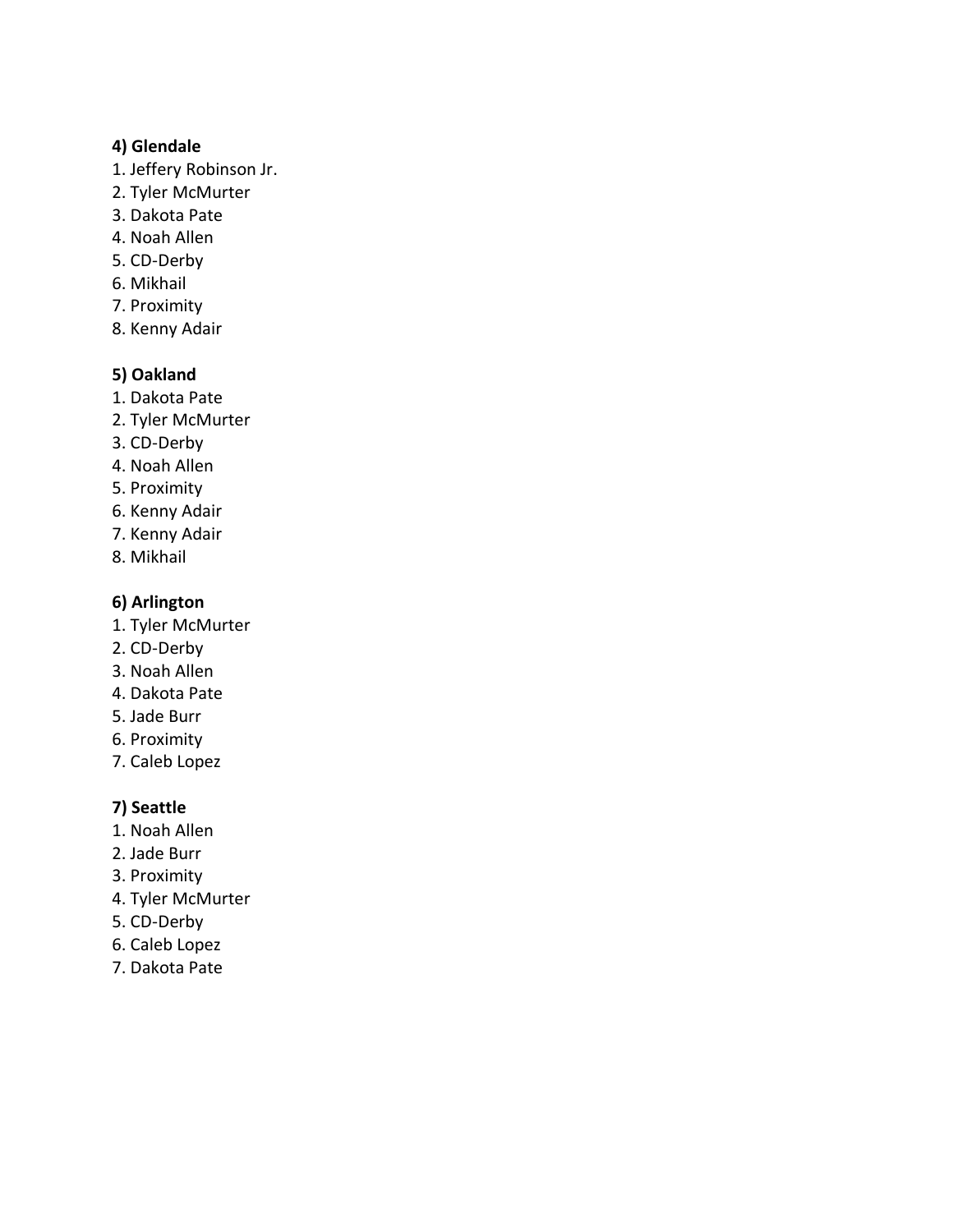# **2019 NOSSCAR Supercross West Final Standings (Season 1)**

- 1. Tyler McMurter: 151 pts \*1 win 2. Noah Allen: 133 pts \*2 wins 3. Dakota Pate: 129 pts \*1 win 4. CD-Derby: 126 pts 5. Jeffery Robinson Jr: 100 pts \*3 wins 6. Proximity: 84 pts 7. Mikhail: 78 pts 8. Kenny Adair: 67 pts 9. Brandon Frisky: 55 pts 10. Tearin It Up: 49 pts 11. Jade Burr: 39 pts 12. Derek Roberts: 39 pts 13. DJ Poitras: 32 pts 14. Caleb Lopez: 31 pts -------------------------------------------
- 15. Blood-Purge
- 16. Dylan Foster
- 17. Robert Lohman Sr.

#### **2019 NOSSCAR Supercross West Championship (Season 2)**

#### **1) Anaheim 1**

- 1. Jimmie Best
- 2. Eric Frye
- 3. Proximity
- 4. Mikhail
- 5. Jade Burr
- 6. CD-Derby
- 7. Kevin Tattersall
- 8. Robert Lohman Sr.
- 9. Kenny Adair

#### **2) San Diego**

- 1. Jimmie Best
- 2. CD-Derby
- 3. Proximity
- 4. Eric Frye
- 5. Jade Burr
- 6. Mikhail
- 7. Dylan Foster
- 8. Kenny Adair
- 9. Kevin Tattersall
- 10. Robert Lohman Sr.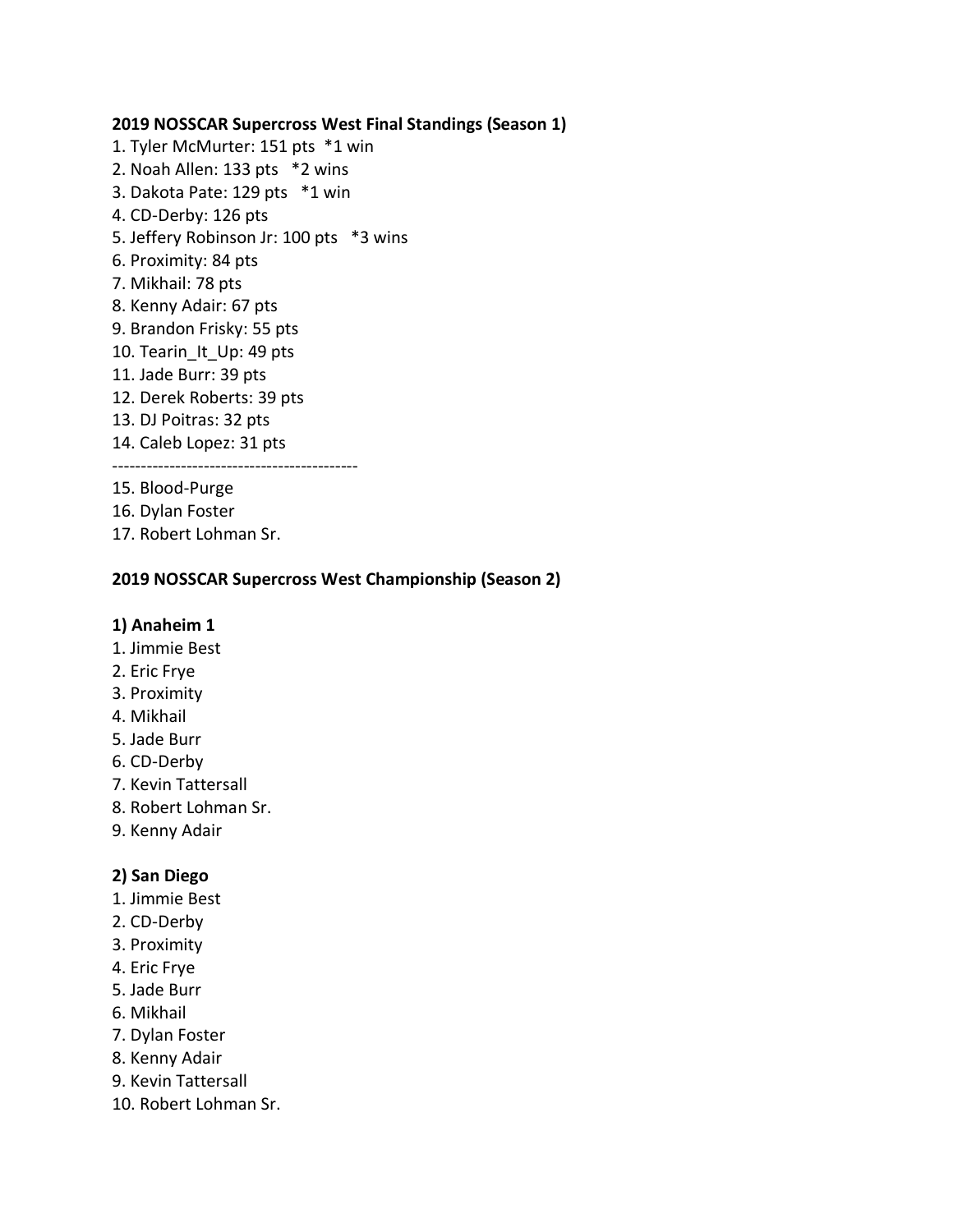#### **3) Glendale**

- 1. Jimmie Best
- 2. Eric Frye
- 3. CD-Derby
- 4. Jade Burr
- 5. Mikhail
- 6. Proximity
- 7. Kenny Adair
- 8. Kevin Tattersall
- 9. Dylan Foster
- 10. Robert Lohman Sr.

#### **4) Oakland**

- 1. Jimmie Best
- 2. Eric Frye
- 3. Jade Burr
- 4. Mikhail
- 5. CD-Derby
- 6. Kevin Tattersall
- 7. Kenny Adair
- 8. Dylan Foster
- 9. Robert Lohman Sr.
- 10. Proximity

#### **5) Seattle**

- 1. Jimmie Best
- 2. Eric Frye
- 3. Mikhail
- 4. Tyler McMurter
- 5. Jade Burr
- 6. Kevin Tattersall
- 7. Kenny Adair
- 8. Dylan Foster
- 9. Robert Lohman Sr.
- 10. Proximity

#### **2019 NOSSCAR Supercross West Final Standings (Season 2)**

- 1. Jimmie Best: 125 pts \*5 wins
- 2. Eric Frye: 106 pts
- 3. CD-Derby: 90 pts
- 4. Mikhail: 89 pts
- 5. Jade Burr: 89 pts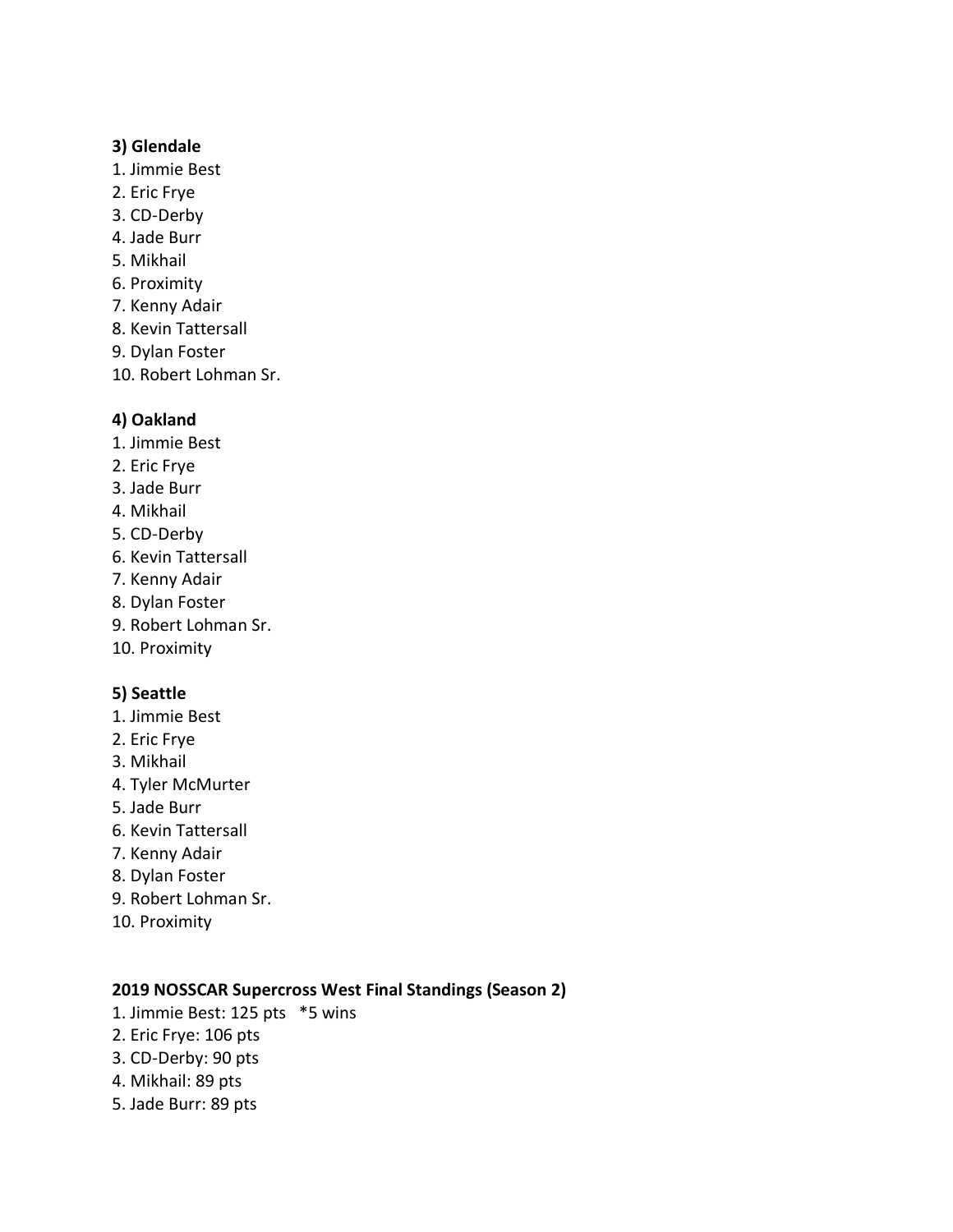6. Kenny Adair: 71 pts 7. Kevin Tattersall: 71 pts 8. Proximity: 68 pts 9. Robert Lohman Sr: 63 10. Dylan Foster: 55 pts 11. Tyler McMurter: 18 pts 12. Darn: 12 pts

# **2020 NOSSCAR Supercross West Race Results**

#### **1) Anaheim Thurs. Jan. 23**

- 1. Jeffery Robinson Jr.
- 2. Tyler McMurter
- 3. Noah Allen
- 4. Austin View
- 5. Kevin Tattersall
- 6. Jeff Grady
- 7. Kenny Adair

#### **2) San Diego Jan. 23**

- 1. Jeffery Robinson Jr.
- 2. Tyler McMurter
- 3. Noah Allen
- 4. Kevin Tattersall
- 5. Austin View
- 6. Dylan Foster

#### **3) Anaheim (Layout 2) Jan. 23**

- 1. Jeffery Robinson Jr.
- 2. Tyler McMurter
- 3. Noah Allen
- 4. Austin View
- 5. Kevin Tattersall

#### **4) Glendale Jan. 30**

- 1. Jeffery Robinson Jr.
- 2. Tyler McMurter
- 3. Blake Myers
- 4. Austin View
- 5. Kenny Adair
- 6. Dylan Foster
- 7. Noah Allen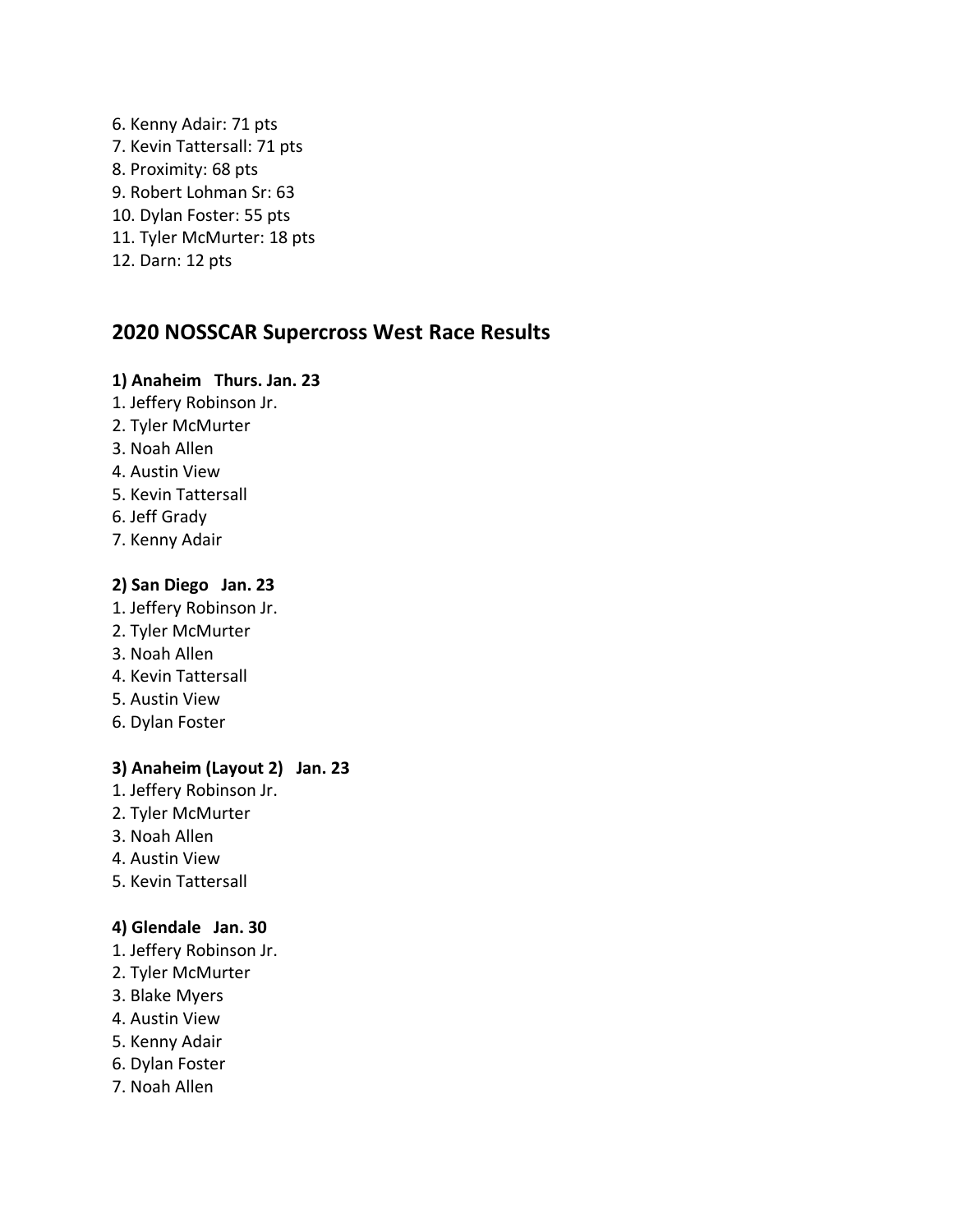#### **5) Oakland Jan. 30**

- 1. Jeffery Robinson Jr.
- 2. Blake Myers
- 3. Tyler McMurter
- 4. Austin View
- 5. Kenny Adair

#### **6) Arlington Jan. 30**

- 1. Jeffery Robinson Jr.
- 2. Tyler McMurter
- 3. Austin View
- 4. Blake Myers
- 5. Kenny Adair

#### **7) Seattle Jan. 30**

- 1. Jeffery Robinson Jr.
- 2. Blake Myers
- 3. Tyler McMurter
- 4. Austin View
- 5. Kenny Adair

#### **8) Salt Lake City Jan. 30**

- 1. Jeffery Robinson Jr.
- 2. Tyler McMurter
- 3. Blake Myers
- 4. Kenny Adair
- 5. Austin View

#### **9) Las Vegas Feb. 6**

- 1. Jeffery Robinson Jr.
- 2. Tyler McMurter
- 3. Blake Myers
- 4. Slain Nova
- 5. Austin View
- 6. Dylan Foster

#### **10) Anaheim Feb. 6**

- 1. Jeffery Robinson Jr.
- 2. Tyler McMurter
- 3. Blake Myers
- 4. Slain Nova
- 5. Austin View
- 6. Dylan Foster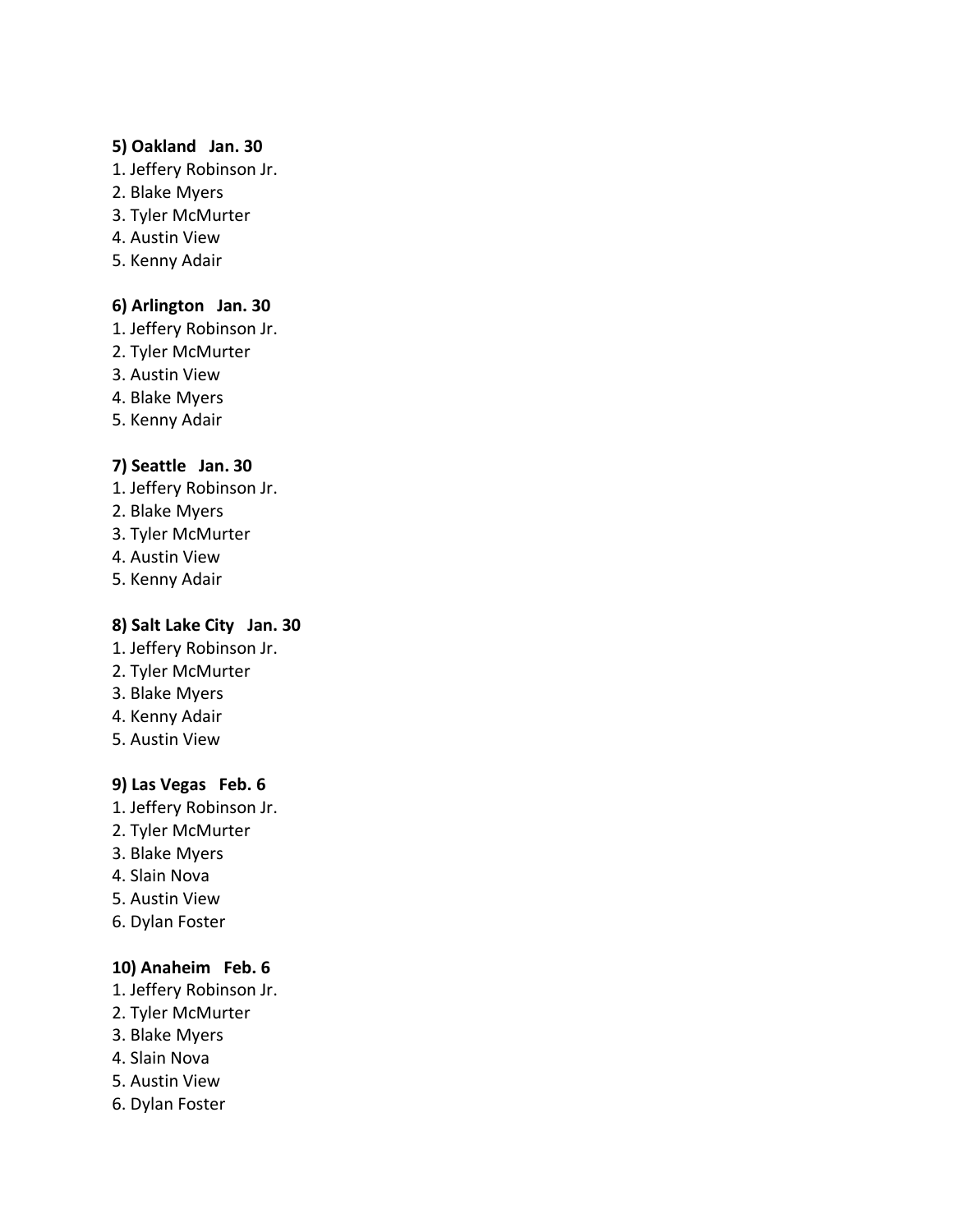#### **11) San Diego Feb. 6**

- 1. Jeffery Robinson Jr.
- 2. Tyler McMurter
- 3. Blake Myers
- 4. Austin View
- 5. Slain Nova
- 6. Dylan Foster

#### **12) Anaheim (Layout 2) Feb. 6**

- 1. Jeffery Robinson Jr.
- 2. Blake Myers
- 3. Tyler McMurter
- 4. Slain Nova
- 5. Austin View
- 6. Dylan Foster

#### **13) Glendale Feb. 6**

- 1. Jeffery Robinson Jr.
- 2. Blake Myers
- 3. Tyler McMurter
- 4. Slain Nova
- 5. Dylan Foster
- 6. Austin View

#### **14) Oakland Feb. 6**

- 1. Jeffery Robinson Jr.
- 2. Tyler McMurter
- 3. Blake Myers
- 4. Slain Nova
- 5. Dylan Foster
- 6. Austin View

#### **15) Arlington Feb. 6**

- 1. Jeffery Robinson Jr.
- 2. Blake Myers
- 3. Tyler McMurter
- 4. Slain Nova
- 5. Dylan Foster